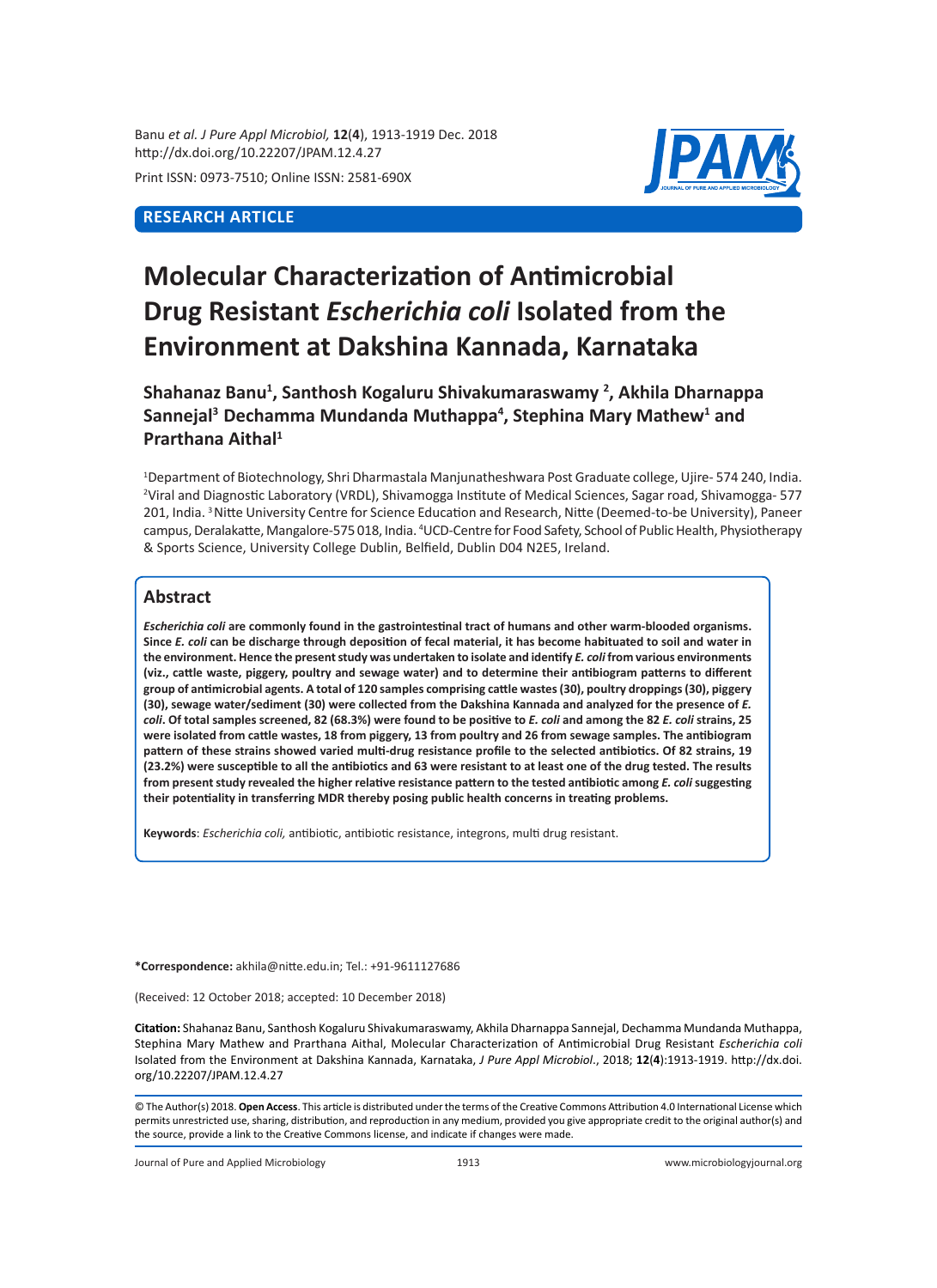#### **INTRODUCTION**

Antibiotics are widely used in treating infections of bacterial origin. They were predominant in treating diseases in the mid of 20<sup>th</sup> and early 21<sup>st</sup> century. Extensive use of antibiotics as medications has exerted selective pressure on vulnerable bacteria, favoring the survival of resistant bacteria<sup>1-3</sup>. These bacteria tend to take up resistance to varied antibiotics there by becomes multiple drug resistant (MDR). Infections caused by MDR bacteria are at raise posing a real threat in treating these populations. Incidence of antimicrobial resistance (AMR) is a major concern in terms of public health issue globally<sup>4</sup>. However abrupt usage of them lead to the emergence and spread of antibiotic resistance in the pathogenic organisms. The rapid emergence of antibiotic resistant bacterial strains and lack of new antibiotics to treat diseases resulted in increase in death specially in intensive care units. Thus, AMR has become a universal health threat and is a global issue. Among the food production sector, the poultry birds contribute to about 90 billion tons of meat production globally<sup>5</sup>. Due to the rapid manifestation of diseases in poultry and livestock animal there arose the question of food security. Hence usage of antibiotics has become popular in treating infections in poultry birds as well as live stocks<sup>6</sup>. Their usage in terms of growth supplements in livestock specially in farmed animals has been one of the contributing source of AMR, which are evident in various reports on isolation of MDR bacteria from livestock populations across the globe<sup>7</sup>. The global food trade is one of the leading cause of spread and colonization of resistant bacteria globally. The massive use of antibiotics in treating diseases in humans and animals has resulted in the accumulation of antibiotic compounds in the environment leading to the emergence and uptake of antibiotic resistance<sup>6</sup>. Entry of antibiotic compounds into the environment – waterbodies could be traced out from effluent discharges from hospitals and community wastes which in turn becomes the reservoir hub harboring pathogeneous resistant microorganisms<sup>7</sup>.

Certain bacterial community are inherently resistant to certain antibiotics where certain bacteria can acquire resistance by repeated exposing to group of antibiotics by mutations and by horizontal gene transfer. Various genes that are responsible for intrinsic resistance to various classes antibiotics like β-lactams, fluoroquinolones and aminoglycosides. Better understanding on the genetic basis of the bacterial intrinsic resistance along with the range of the activity of antibiotics will therefore help in choosing the combination of antibiotics to treat the bacterial infections<sup>8</sup>. The present study was aimed in isolating *E. coli* from different sources to analyze their genetic elements for antibiotic resistance to understand their antibiotic resistance profile, spectrum of resistance. These studies will give a preliminary idea of the transmission of AMR in *E. coli*.

## **MATERIAL AND METHODS Study design**

In this study, two taluks of Dakshina Kannada district i.e., Belthangady and Mangalore of Karnataka were selected for regular sample collection. The samples (sewage water/sediment, poultry droppings, piggery and cattle wastes) were aseptically collected and brought to the laboratory for analysis. A total of 120 samples were collected from different sources - comprising 30 each from cattle wastes, poultry droppings, piggery and sewage water/sediment.

## **Isolation and identification of** *E. coli*

The samples were subjected for isolation of *E. coli* by culture based conventional method as per the protocol recommended by FDA Bacteriological Analytical Manual<sup>9</sup>. Samples were pre-enriched in lactose broth and streaked on eosin methylene blue (EMB) agar plate. Typical colonies from EMB plate were purified and sub cultured on Luria Bertani agar (Hi Media Laboratories Pvt. Ltd., India) and subjected to a battery of biochemical tests. Identified *E. coli* isolates were further confirmed by molecular single step polymerase chain reaction (PCR) using genus specific primer for *uidA* gene (Table 1). **Antimicrobial susceptibility test**

Antibiotic sensitivity profile was performed for all the identified *E. coli* isolates on Muller & Hinton Agar (Hi-Media Pvt. Ltd. Mumbai) using standard Kirby-Bauer disk diffusion method (Bauer et al. 1966). Antibiotic discs tested in the study were nalidixic acid (30mcg), tetracycline (30mcg), co-trimoxazole (25mcg), ciprofloxacin (5mcg), chloramphenicol (30mcg), ampicillin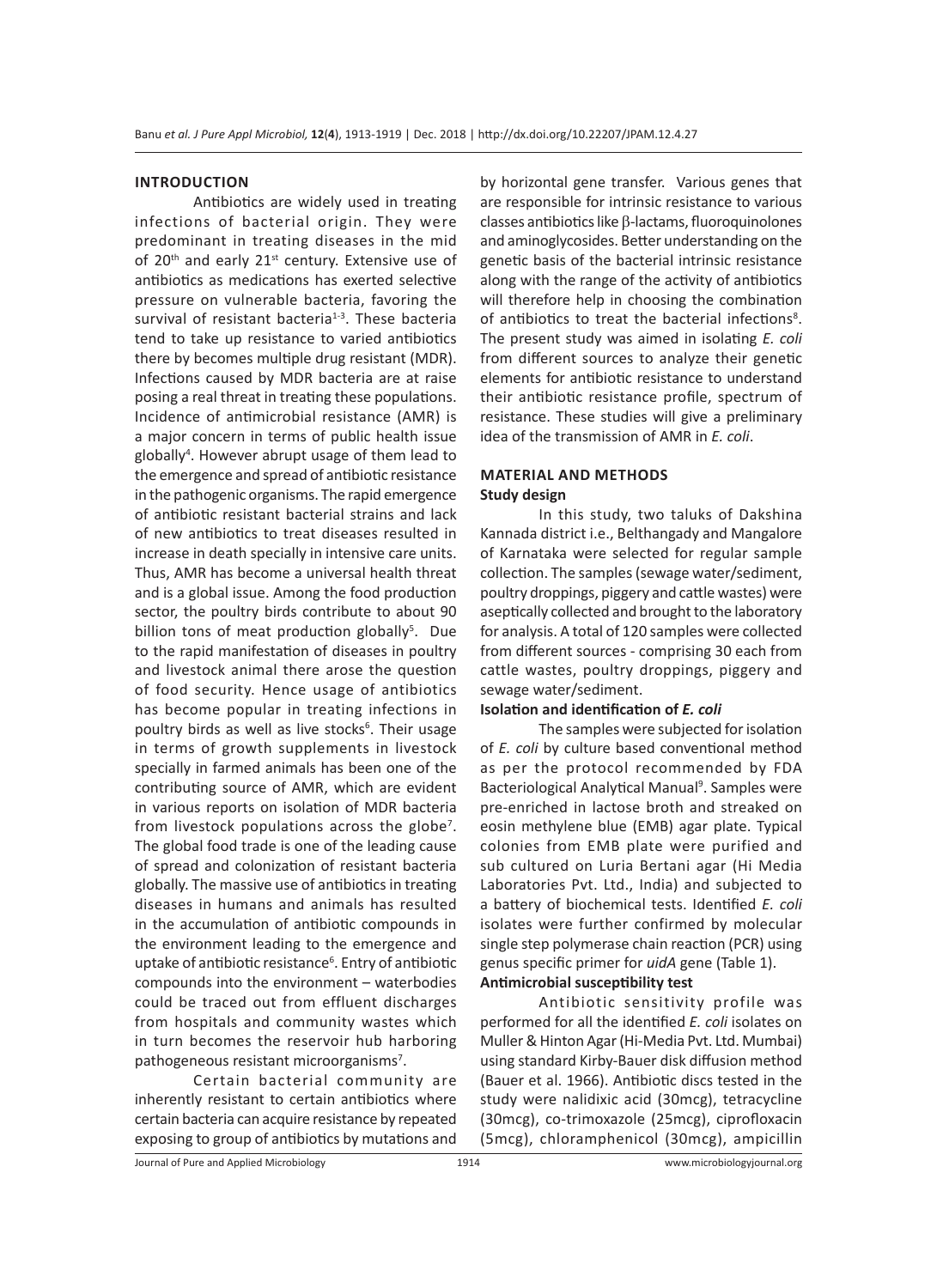(10mcg), gentamicin (10mcg), nitrofurantoin (300mcg), imipenem (10mcg), meropenem (10mcg), cefotaxime (30mcg) and piperacillintazobactum (100/10mcg) and the values obtained were interpreted as being resistant, intermediate and sensitive according to the Clinical and Laboratory Standards Institute guidelines. A standard *E. coli,* ATCC 25922 (American Type Culture Collection) was used as positive control. **Detection of antibiotic resistance genes and integrons by PCR**

*E. coli* isolate resistant to specific antibiotic was selected and tested for presence of genetic determinants responsible for resistance to particular antibiotics. Genomic DNA was extracted from the *E. coli* culture by CTAB (Cetyl-trimethyl ammonium bromide) method $10$  and used for detection of integrons and antibiotic resistance genes. PCR was carried out in 30 µl reaction mixture containing10X buffer (100mM of Tris-HCl, pH 8.3, 20mM 0f MgCl2, 500mM of KCL and 0.1% gelatin) 200mM of deoxyribonucleotide triphosphate (dATP, dTTP, dGTP and dCTP), 10 picomoles of each primer and 1 U of Taq polymerase (Bangalore Genei, Bangalore), with 2 µl of template DNA. Amplification was carried out in a MJ-Research Thermo Cycler (PTC-200, Bio-Rad) with optimized PCR programme consisted of an initial denaturation at 94°C for 5 min followed by 30 cycles with each cycle consisting of 94°C for 30 sec, Tm (annealing temperature) for 30 sec and extension for 72° C for 30 sec. The final extension was performed at 72°C for 10 min and the amplified products were resolved by 1.5 % (w/v) agarose gel electrophoresis. Different primer pairs were used for the amplification of various antibiotic resistance genes in isolates resistant to tetracycline [*tetA, tetB, tetC, tetD, tetE, tetG, tetL, tetM* and *tetS*] 11, chloramphenicol [*cat1, cat2, cat3, cmlA, cmlB* and *floR*] 11, sulphanamides [*sul1, sul2* and *sul3*] 11, quinolones [*qnrA, qnrB* and *qnrS*] 12, ampicillin [*blaTEM*] and cefotaxime [*blaCTXM*] 11.

Multi-drug resistant *E. coli* strains isolated in the study were selected and examined for the presence of class 1 integron in their plasmid DNA. Plasmid was extracted by following the alkaline lysis method described by Sambrook et al. 13 and class1 integron was amplified using specific primers (Table 1) by single step polymerase chain reaction (PCR).

## **RESULTS**

### **Isolation and identification of bacterial strains**

A total of 82 (68.3%) biochemically identified *E. coli* strains were isolated from 120 different samples (Table 2) and confirmed by amplifying 146 bp product of *uidA* gene with single step polymerase chain reaction (Figure 1). The incidence of *E. coli* from sewage was highest 86.6% followed by cattle waste-83.3%, piggery-60.0% and poultry-43.3%.



#### of *E. coli* isolates.

Lane1: 100bp DNA ladder; Lane 2: *uidA* gene positive control; Lane 3: *uidA* gene negative control; Lane 4 and 5: Positive isolates.

#### **Antibiotic resistance pattern**

All *E. coli* isolates were tested for their antimicrobial susceptibility against 12 antibiotics belonging to six different groups. Of 82 isolates, 19 (23.17%) were susceptible to all the antibiotics and 63 (76.83%) showed resistance to at least one of the antibiotic tested. The incidence of antimicrobial resistant *E. coli* was reported highest in samples from sewage -100% (26/26) followed by poultry  $-$  84.6% (11/13), piggery  $-$ 66.6% (12/18) and cattle wastes - 56% (14/25). The highest level of resistance was to ampicillin (56.1%), followed by nitrofurantoin (43.9%), tetracycline (41.4%), cefotaxime (37.8%), nalidixic acid (29.3%), ciprofloxacin (23.1%), co-trimoxazole (21.9%), meropenem (14.6%), imipenem (12.2), chloramphenicol (7.3%), gentamicin (4.9%), piperacillin-tazobactum (3.7%).

## **Detection of antibiotic resistance genes and integrons**

The isolates marked resistant to tested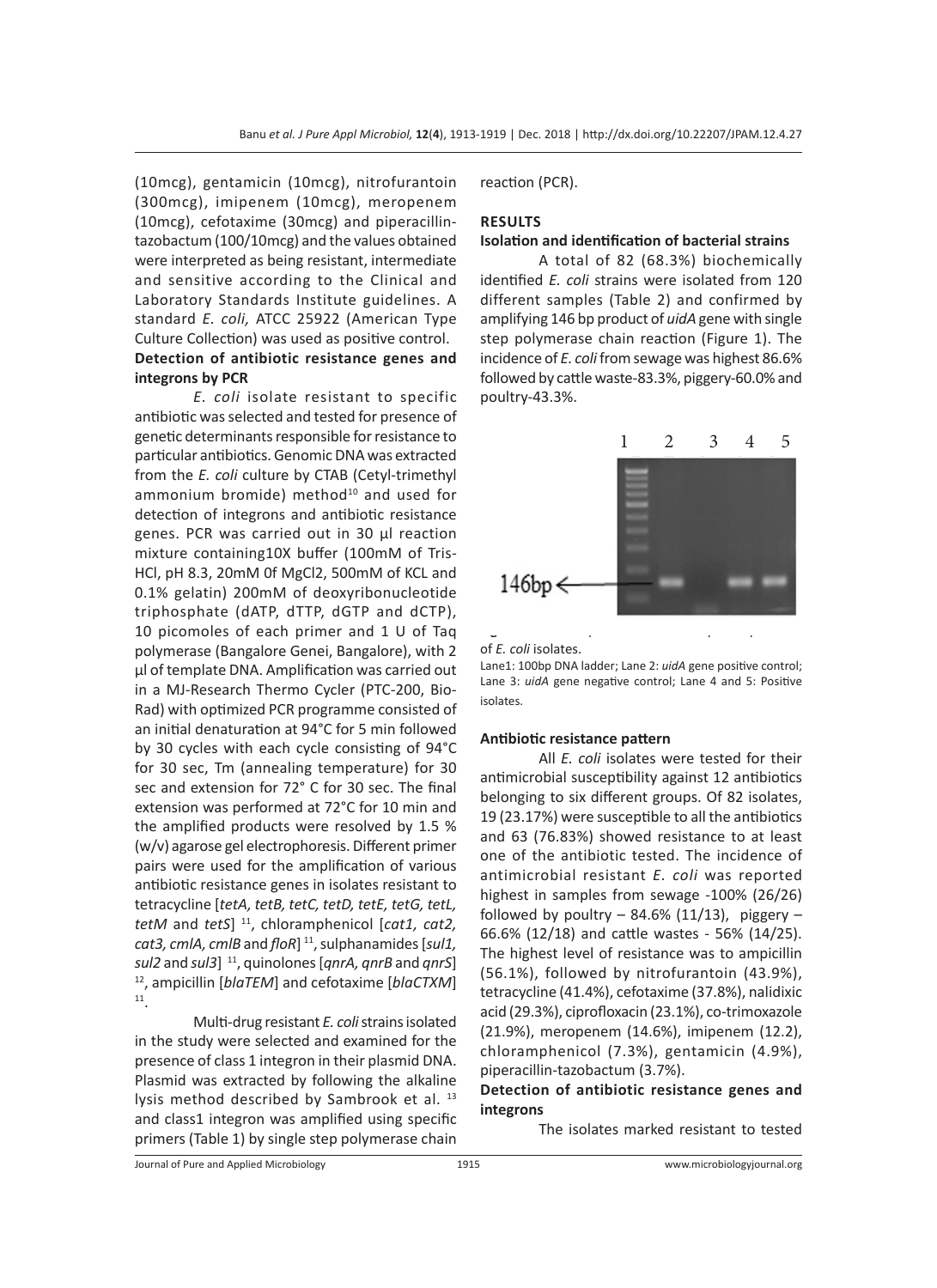antimicrobials were selected and analyzed for occurrence of resistant determinants of specific drug. Of 34 isolates resistant to tetracycline, seven isolates harbored more than one resistance gene (1- *tetA* & *tetD*, 1- *tetA, tetC & tetS,* 2- *tetC & tetE,*  2- *tetC & tetS* and 1- *tetC, tetD & tetE*), 4 carried *tetA* gene and 1 carried *tetB* gene. Though twenty two isolates were phenotypically resistant to tetracycline did not carried any of the genes tested. None of the isolates were harbored for *tetD*, *tetL* and *tetM* genes. Of six chloramphenicol resistant isolates, two carried *cat1*, two had *cmlB* and one had *cmlA* gene. None tested positive for *cat2*, *cat3*, and *floR* genes. Of 18 isolates resistant to cotrimoxazole, eight isolates harbored resistant gene tested (two- *Sul1,* one- *Sul2,* two- *Sul3,* two- *Sul1* & *Sul3* and one- *Sul1, Sul2 & Sul3*) and other 10 isolates did not harbored any of the tested genes. Of 46 ampicillin resistant isolates, only 2 possessed *blaTEM* gene and of 31 cefotaxime resistant isolates, none of them harbored *blaCTX-M* gene. Of total 35 quinolones resistant isolates (16 nalidixic acid resistant, 11- ciprofloxacin resistant and 8 both resistant), only one isolate harbored *qnrB* gene.

Multi-drug resistant (MDR) isolates (resistant to more than 2 antimicrobials) were screened for the presence of integrons in their plasmid using specific primers (25). Of 24 MDR isolates, 11 isolates showed positive for class 1 integrons by amplifying products of 1610 or 1859 bp (Figure 2), in addition lower size amplicon (500 bp) was observed.



**Fig. 2.** Agarose gel picture of PCR amplified class1 integrons.

Lane 1: 1 kb marker, Lane 2 & 3: *E. coli* isolates, Lane 4: negative control.

## **DISCUSSION**

The evolution of resistance to antimicrobial agents in bacterial pathogens from different sectors is a serious threat to public health. The environment is the major harbour for antibiotic resistance, where they hold antibiotic residues which contributes for the development of resistance by selection pressure<sup>14</sup>. The irrational and inappropriate usage of antibiotics in veterinary and agriculture fields has led to the emergence and diffusion of resistance in bacteria derived from food-producing animals $15,16$ . In particular, the emergence of antibiotic resistance in environment and microflora of food producing animals are of great concern due to the risk of getting entry into the food chain and can transmit to people and animals $14,15$ . Hence the present study was designed to screen for antibiotic resistance *E. coli* from the environment (sewage) and the animal food sectors (piggery, poultry, cattle farms). Also examined for presence of genetic determinants encoding antibiotic resistance which evidences the horizontal transmission of resistance in the environment by using molecular methods like PCR. To determine the antibiogram of the isolated strains, we selected different antibiotics like ampicillin, nitrofurantoin, tetracycline, cefotaxime, nalidixic acid, ciprofloxacin, co-trimoxazole, meropenem, imipenem, chloramphenicol, gentamicin and piperacillin-tazobactum<sup>16</sup>.

In the present study, one hundred and twenty samples from different sources (sewage water/sediment, poultry droppings, piggery and cattle wastes) were screened for *E. coli*. Of 120 samples 82 strains were isolated, identified as *E. coli* by conventional methods and confirmed by molecular tools (PCR). Of 82 *E. coli* strains, 19 (23.17%) were susceptible to all the drug tested and 63 (76.83%) showed resistance to minimum one of the antibiotics tested in the study.

Environments are the major harbor of antibiotic-resistant microorganisms. The emergence of antibiotic resistance in microflora of food producing animals are of great concern due to the risk of getting entry into the food chain<sup>17-19</sup>. In this study, genetic determinants for antibiotic resistance were identified using molecular methods like PCR and this provided important evidences for horizontal transmission. To determine the resistance profile of the isolated strains, we

Journal of Pure and Applied Microbiology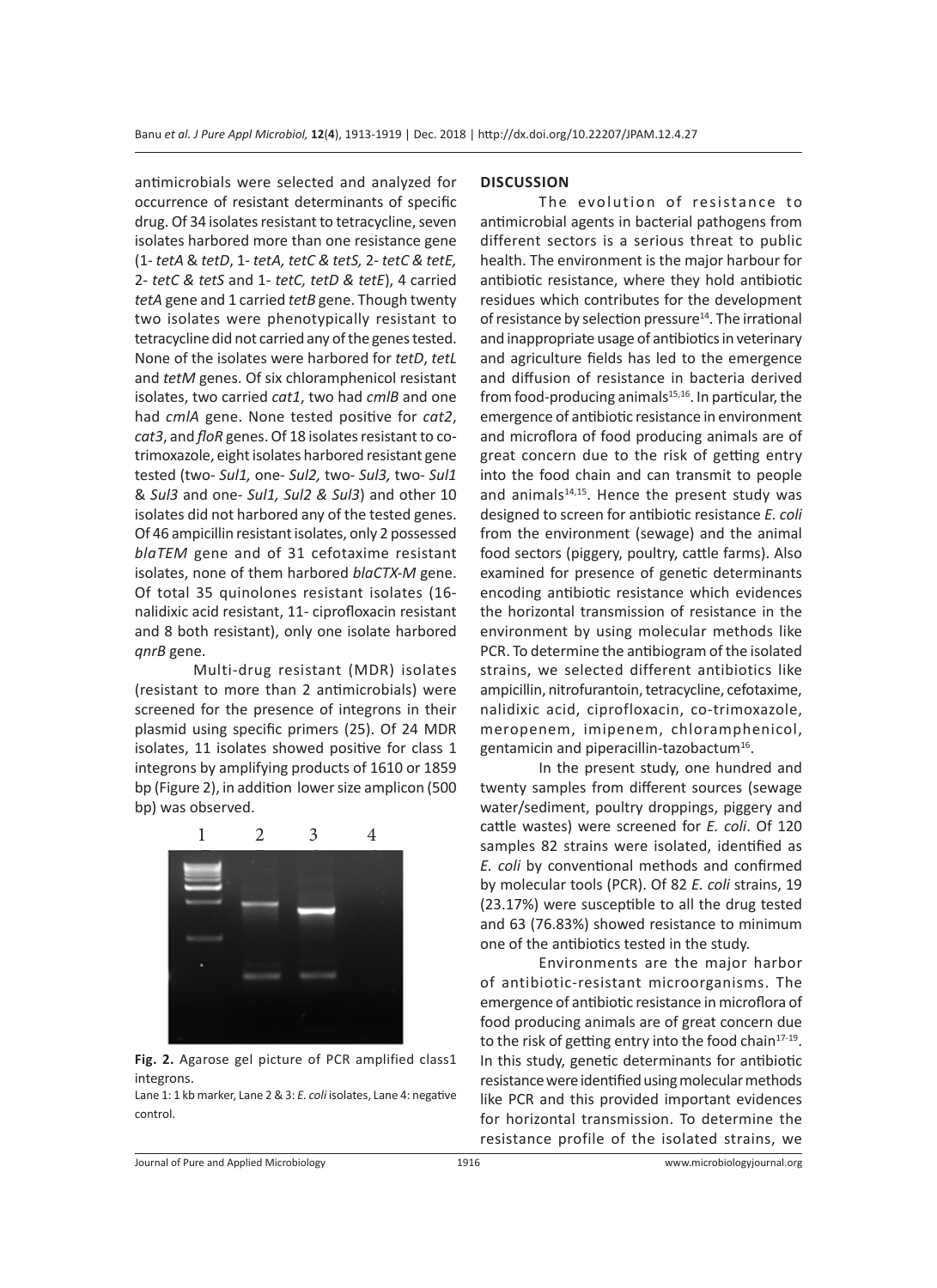selected different groups of antibiotics like ampicillin, nitrofurantoin, tetracycline, cefotaxime, nalidixic acid, ciprofloxacin, co-trimoxazole, meropenem, imipenem, chloramphenicol, gentamicin, piperacillin-tazobactum<sup>20</sup>.

Tetracyclines are the widely used therapeutic agents in human, veterinary medicines and also used in agriculture as growth promoter. In the present study, 41.4% (34/82) of isolates exhibited phenotypic resistance to tetracycline. Among the isolates from poultry practices, 8 of 13, piggery- 7 of 18, cattle wastes- 3 of 25 and sewage-16 of 26 showed resistance to tetracycline. Earlier reports have shown that tetracycline resistant (TCr) isolates harbor genes via. *tetA, B, C, D, E, G, H, L* which code for efflux proteins, *tetM, O, S, W* which code for ribosomal protection protein (RPP), *tetX* which brings about enzymatic inactivation and *tetU* whose function is still unknown<sup>21</sup>. Of 34 tetracycline resistant isolates, seven strains harbored more than one resistance gene (1- *tetA* & *tetD*, 1- *tetA*, *tetC* & *tetS*, 2- *tetC* & *tetE*, 2- *tetC* & *tetS* and 1- *tetC*, *tetD* & *tetE*), 4 carried *tetA* gene and 1 carried *tetB* gene. Although leftover twenty two isolates were phenotypically resistant to tetracycline, none of them carried any of the resistant genes tested. This suggests that there may be a possibility of other mechanisms like enzymatic inactivation or target modification that results in resistance to tetracycline<sup>22</sup>. The *tetA* and *tetB* genes are the most common genes responsible for resistance to tetracycline and the results of this study corroborate their observation. However, the mechanisms in those isolates that did not harbour any resistance genes needs to be elucidated to be able to understand resistance transfer.

Chloramphenicol is a highly effective inhibitor of bacterial protein synthesis. Several researcher have studied the chloramphenicol resistance (3.1-49%) in environmental isolates $23,24$ and is in line with the current study. In this study around 7.3% of the isolates showed resistance to chloramphenicol. Interestingly all the strains isolated from cattle wastes and sewage water system were susceptible (100%) and 1 of 18 (5.5%) isolates from piggery were resistant to chloramphenicol. Five of thirteen (38.5%) strains isolated from poultry samples were marked resistance and this may be a sign of extreme usage antibiotics (tetracycline) in poultry sector. Enzyme like chloramphenicol acetyltransferase (CAT) is responsible for resistance along with other nonenzymatic resistance gene '*cmlA'* which codes for an efflux pump protein [25,26] and is encoded in a plasmid. Among six chloramphenicol resistant isolates, two carried *cat1*, two had *cmlB* and one had *cmlA* gene. None tested positive for *cat2*, *cat3*, and *floR* genes. The remaining one strain did not carry any of the resistance genes suggesting the possibility of other mechanism contributing to chloramphenicol resistance.

Co-trimoxazole is a compound drug which consists trimethoprim and sulfamethoxazole at 1:5 proportion and widely used to treat wide range of pathogenic bacterial infections in both humans and animals. Total 18 (21.9%) isolates showed resistant to co-trimoxazole; of which 7 of 26 from sewage, 8 of 13 from poultry, 2 of 12 from piggery and 1 of 25 from cattle wastes were phenotypically resistant. Of 18 isolates resistant to co-trimoxazole, eight isolates harbored resistant gene tested (two- *Sul1,* one- *Sul2,* two- *Sul3,* two- *Sul1* & *Sul3* and one- *Sul1, Sul2 & Sul3*) and other 10 isolates did not harbored any of the tested genes. Of 46 ampicillin resistant isolates, only 2 possessed *blaTEM* gene and of 31 cefotaxime resistant isolates, none of them harbored *blaCTX-M*  gene. Of total 35 quinolones resistant isolates (16- nalidixic acid resistant, 11- ciprofloxacin resistant and 8 both resistant), only one isolate harbored *qnrB* gene. Most of the isolates (46) showed resistance to ampicillin this result were synchronized with the works of Akinbowale et al.  $23$  and Boujamaa<sup>24</sup>. Although 46 isolates showed resistance to ampicillin, only 2 possessed *blaTEM* genes, suggesting that there could be other factors contributing to resistance mechanism.

Many research findings have shown that class1 integrons were broadly distributed in many Gram negative bacterial strains from human and animals and are major site-specific recombination mechanism25,26. All the MDR isolates obtained in this study were screened for the presence of integron in that 11 isolates showed positive for class 1 integrons. Yu et al  $27$  reported that the occurrence of class1 integrons was strongly accompanied by resistance to various antibiotics. Further study is required to identify the genetic elements of most of the MDR isolates which is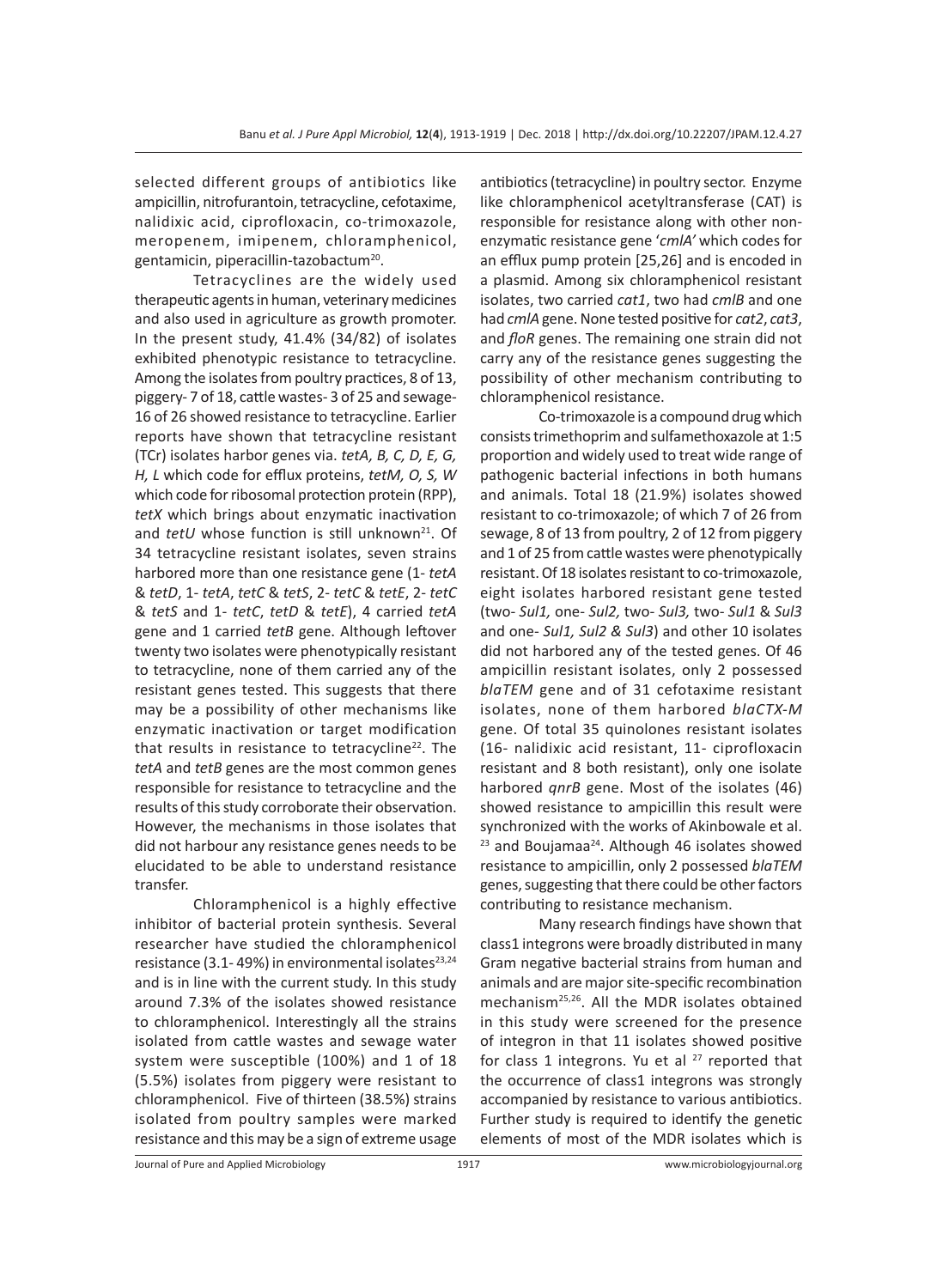the contributing factor to uptake resistance to antimicrobials.

## **ACKNOWLEDGEMENTS**

Financial support received from the Shri Dharmastala Manjunatheshwara Post Graduate college, Ujire toward this research work is gratefully acknowledged.

## **CONFLICT OF INTEREST**

There is no conflict of interest reported by the authors.

## **REFERENCES**

- 1. World Organisation for Animal Health (OIE). Antimicrobials OIE, 2017. http://www.oie. int/en/ our-scientific- expertise/veterinaryproducts/antimicrobials.
- 2. Food and Agriculture Organization of the United Nations. FAOSTAT: Live Animals Data. 2017. Available from: http://www.fao.org/faostat/en
- 3. Page SW, Gautier P. Use of antimicrobial agents in livestock. *Rev Sci Tech*, 2012, **31**:145–88.
- 4. Maron DF, Smith TJ, Nachman KE. Restrictions on antimicrobial use in food animal production: an international regulatory and economic survey. *Globalization and health,* 2013, **9(1)**:48.
- 5. Roca I, Akova M, Baguero F, Carlet J, Cavaleri M, Coenen S, Cohen J, Findlay D, Gyssens I, Heuer OE, Kahlmeter G, Kruse H, Laxminarayan R, Liébana E, López-Cerero L, MacGowan A, Martins M, Rodríguez-Baño J, Rolain JM, Segovia C, Sigauque B, Tacconelli E, Wellington E, Vila J. The global threat of antimicrobial resistance: science for intervention. *New Microbes and New Infect*, 2016, **6**: 22 – 29.
- 6. Wellington EM, Boxall AB, Cross P, Feil EJ, Gaze WH, Hawkey PM, Johnson-Rollings AS, Jones DL, Lee NM, Otten W, Thomas CM. The role of the natural environment in the emergence of antibiotic resistance in Gram-negative bacteria. *Lancet Infect Dis,* 2013, **13(2)** :55-65.
- 7. Jessica MA, Blair, Webber MA, Baylay AJ, Ogbolu DO, Laura J, Piddock BV. Molecular mechanisms of antibiotic resistance. *Nat Rev Microbio,* 2015, **13**: 42-51.
- 8. Andrews WH, Hammack T. 2011. *Salmonella*. In: Bacteriological Analytical Manual, Food and Drug Administration. AOAC Int , 1322-1324.
- 9. Ausubel F, Brent RKR, Moore DD, Seidman JG, Smith JA. 1995. Current Protocols in Molecular Biology. Green Publications Associations New York, pp 121-125.
- 10. Sambrook J, Fritsch EF, Maniatis T. 1989.

Molecular Cloning: A Laboratory Manual. Small Scale Preparation of Plasmid DNA: Alkaline Lysis Method. Cold Spring Harbor Laboratory Press, New York , pp 1.25-1.27

- 11. Gellin G, Langlois BE, Dawson KA, Aaron DK. Antibiotic resistance of Gram-negative enteric bacteria from pigs in three herds with different histories of antibiotic exposure. *Appl Environ Microbiol,* 1989, **55**: 2287–2292.
- 12. Molbak K. Spread of resistant bacteria and resistance genes from animals to humans—the public health consequences. *J Vet Med,* 2004, **51**:364–369.
- 13. van den Bogaard AE, Stobberingh EE. Epidemiology of resistance to antibiotics. Links between animals and humans. *Int J Antimicrob Agents*, 2000, **14**: 327–335.
- 14. Kumar Y, Sood S, Sharma A, Mani KR. Antibiogram and characterization of resistance markers among *Escherichia coli* Isolates from urinary tract infections. *J Infect Dev Ctries, 2013,* **7(7)**: 513-9.
- 15. Pinto A, Simões R, Oliveira M, Vaz-Pires P, Brandão R, da Costa PM . Multidrug resistance in wild bird populations: importance of the food chain. *J. Zoo. Wildl. Med, 2015,.***46(4)**: 723-31.
- 16. Mittal S, Sharma M, Chaudhary U. Study of virulence factors of uropathogenic Escherichia coli and its antibiotic susceptibility pattern. *Indian J Pathol Microbiol*, 2014, **57(1)**: 61-4.
- 17. Trevors JT, Barkay T, Bourquin AW. Gene transfer among bacteria in soil and aquatic environments: a review. *Can J Microbiol,* 1987, **33**:191- 98.
- 18. Chopra I, Roberts, M. Tetracycline antibiotics: mode of action, applications, molecular biology, and epidemiology of bacterial resistance. *Microbiol Mol Biol Rev*, 2001, **65(2)**: 232–260.
- 19. French GL, Ling J, Chow KL, Mark KK. Occurrence of multiple antibiotic resistance and R-plasmids in gram-negative bacteria isolated from fecally contaminated fresh-water streams in Hong Kong. *Epidemiol Infec,* 1987. **98**: 285-299.
- 20. Gallardo F, Ruiz J, Marco F, Towner KJ, Vila J. Increase in incidence of resistance to ampicillin, chloramphenicol and trimethoprim in clinical isolates of *Salmonella* serotype Typhimurium with investigation of molecular epidemiology and mechanisms of resistance. *J Medical Microbiol*, 1999, **48**: 367-374.
- 21. Dorman CI, Foster TJ. Nonenzymatic chloramphenicol resistance determinants speciûed by plasmids R26 and R55-1 in Escherichia coli K-12 do not confer high-level resistance to ûuorinated analogues. *Antimicrob*